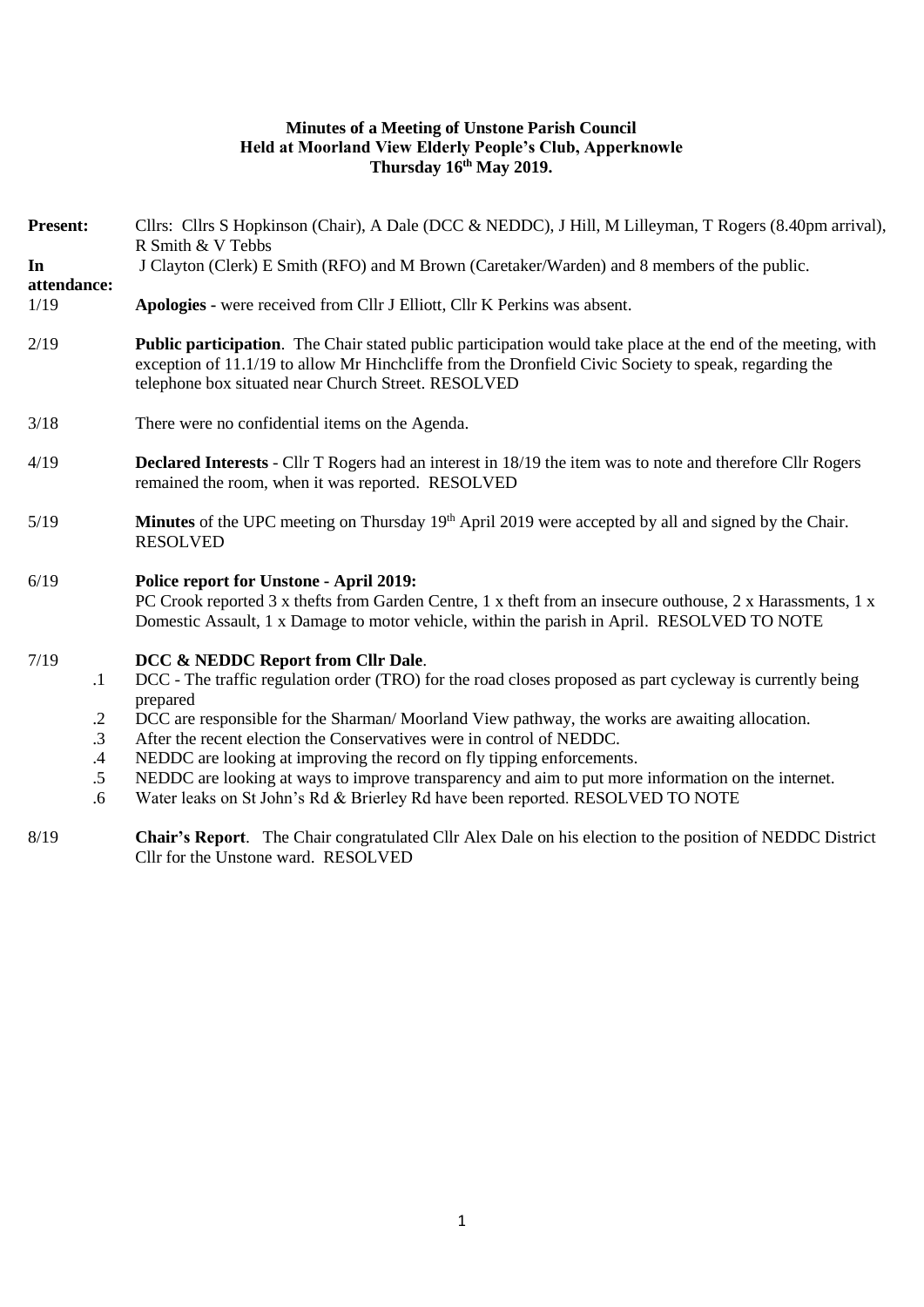### 9/19 **Clerk's Report**

.1 Diocese of Derby has approved the placement of the plaque in St Marys, the Church are exploring the idea of the suitable ceremony to mark this. Cllrs had no suggestions.

.2 All Cllrs should complete a new DPIs within 28 days of election. The Clerk has ensured all Cllrs have received either an email or paper copy.

- .3 As Cllr Fisher did not wish to stand for election in May 2019. UPC now had a vacancy for a Cllr, the position has been advertised as per guidance form NEDDC elections office. The Clerk would provide an update at the next meeting in June
- .4 Dronfield Town Council Clerk confirmed that a meeting could be held to discuss the future of the Joint Burial Committee, the proposed date was 6<sup>th</sup> June and an update would be given at the June meeting.
- .5 Peak resort consultation – 29 letters had been circulated to local residents to ascertain if the closure of the Peak Resort car park was impacting on them in any way, an update would be provided at the next meeting.
- .6 West Handley bench - OITH form had been sent and UPC awaited confirmation from DCC.
- .7 NEDDC had confirmed that they would be installing a bin on the football pitch at the side of the Community Hall.
- .8 DCC had asked if UPC were aware of any deer sighting within the area. Cllrs confirmed deer sightings were rare in the area. *Clerks Note: DCC had confirmed that no signage would be erected on the B6057.*
- .9 DCC confirmed that they would not be reseeding Hundall Green as the problem is likely to reoccur. Cllr Hill asked that they consider installing grass lock at that location to remedy the problem. *Clerk's Note DCC replied stating that they would not be installing grass lock either*.
- .10 DCC action grants now open to parish and town councils, this has been advertised within the parish.
- .11 DCC Anti-social behaviour campaign, figures have reduced by 6% - this has been advertised within the parish. RESOLVED TO NOTE.
- 10/19 It was noted that DALC Circular 07/19 and all relevant correspondence had been circulated, copies were available from the Clerk. The circular included information from SSAFA regarding VE day 75  $8<sup>th</sup>$  May 2020, Cllrs asked that this be placed on the June Agenda. RESOLVED

### 11/19 **Items Raised by Councillors**

- .1 Telephone Box near Church Street, Unstone. John Hinchcliffe from the Dronfield Civic Society attended and reported that the renovation of the telephone box would cost around £900. Upon completion of the works the box would be locked. No structural works were planned at the location and the Civic Society asked that UPC give consideration to funding the renovation and also asked UPC to reinstall the electrical supply to the box. Cllrs decided to get some clarity on the structural integrity on the box before moving forwards and asked the RFO to obtain comparative costings. RESOLVED
- .2 West Handley lamp Post & Lighting – Cllr Rogers confirmed that DCC had reported that the replacement column was awaiting installation. The Clerk reported that the lighting outage in West Handley had been reported previously and would continue to chase both matters. RESOLVED

#### 12/19 **The Caretaker/Warden's Report:**

- .1 Regular checks on all bins, grit bins, dog bins and bus stops had been completed.
- .2 Regular park inspections and litter picks carried out
- .3 Routine checks on all bins, grit bins, dog bins, bus stops, notice boards etc around parish
- .4 Routine play area inspections
- .5 Routine grass cutting/strimming weed/moss control etc on all parish grounds
- .6 Ongoing bench refurbs
- .7 Repair to damaged bench at Summerley, carried out
- .8 New bench for St John's play area arrived last week, it is due for installation within the next week.
- .9 Plants for community hall wall troughs have been ordered from New Leaf nurseries.
- .10 Removal of bird droppings from war memorial and swing seats at Sharman play area.
- .11 Two of our emergency lights require replacement, quotations have been requested. As this constituted a H&S issue Cllrs agreed the works should be carried out ASAP. RESOLVED